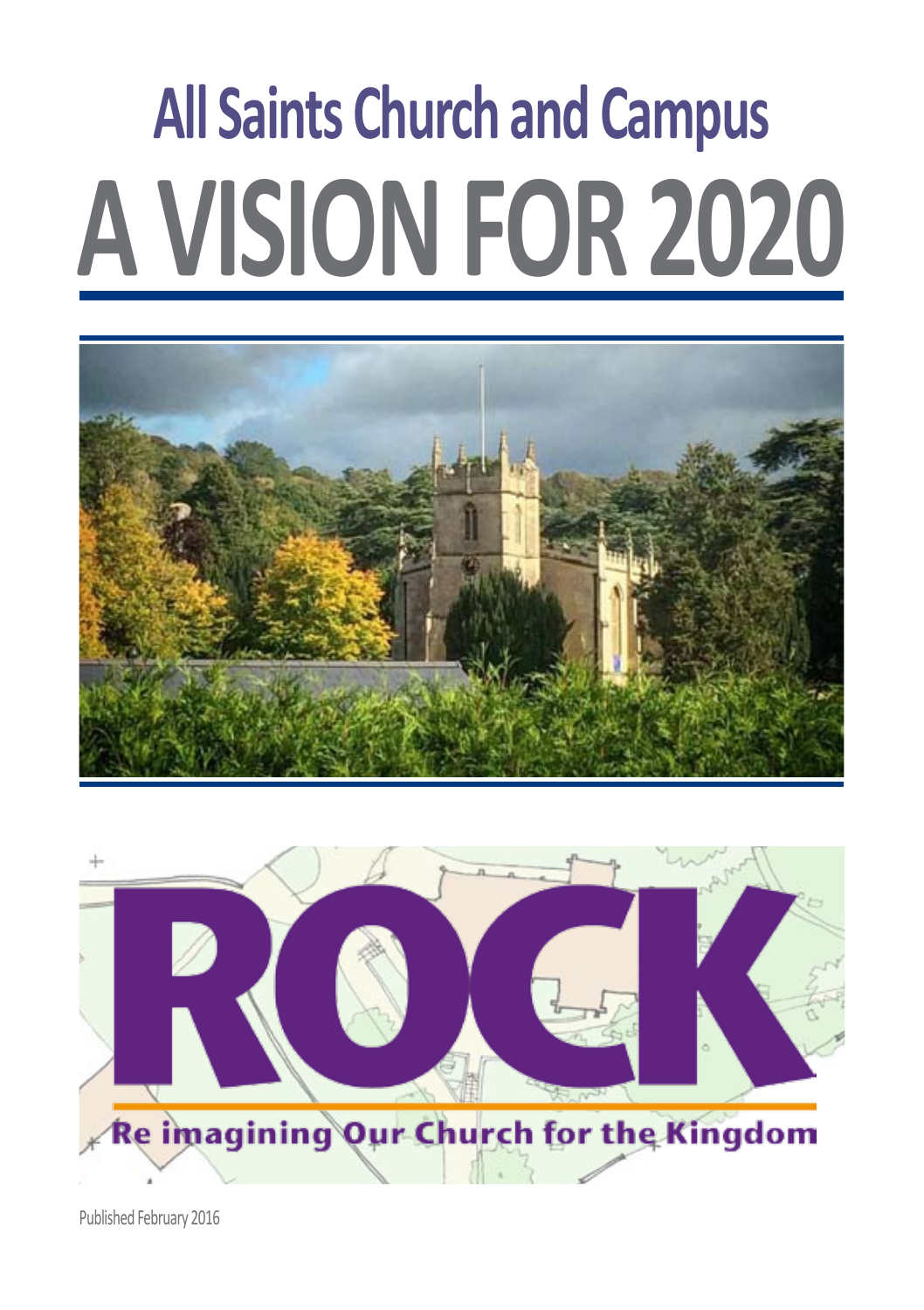#### **CONTENTS**

| $\overline{2}$ | At last                                    | 12          | Renewing the Landscape        |
|----------------|--------------------------------------------|-------------|-------------------------------|
| $\overline{3}$ | What has ROCK been<br>doing all this time! | 13          | And the cost is               |
|                |                                            |             | 14, 15 Making it all add up   |
| 4,5            | Vision and values                          | 16          | How soon could it all happen? |
| 6              | Addressing the problems                    | 17          | Not all our eggs              |
| $\overline{7}$ | A bold blueprint                           | 18          | Now What?                     |
| 8,9            | Transforming the Interior                  | 19          | Devote yourselves to prayer   |
|                | <b>10, 11</b> Expanding the Footprint      | <b>Back</b> | A Prayer by Thomas Ken        |
|                |                                            |             |                               |

#### **AT LAST...**

After three years of work and two major consultations with the church, this booklet contains the recommendations of the ROCK Team for the way ahead for our church building and campus. Our overriding aim has been that we, the people of All Saints and our buildings, should be a compelling and powerful witness to the timeless truths of the gospel.

Whilst we greatly value the buildings left to us by previous generations, we believe that every generation must reimagine and recreate them so that they resonate with the times. We are not the first to do this nor will we be the last.

Our aspiration is that by the end of 2020, all or most of the work set out in our proposals will have been completed. Going ahead with the ROCK 20/20 Project, means making it very clear that, by God's grace, we were here yesterday, we are here today and we will be here tomorrow and well into the twenty-first century.

We hope and pray that our plans and proposals will enthuse and excite you so that in a spirit of faith and boldness, together we will meet the daunting but inspiring challenge facing us.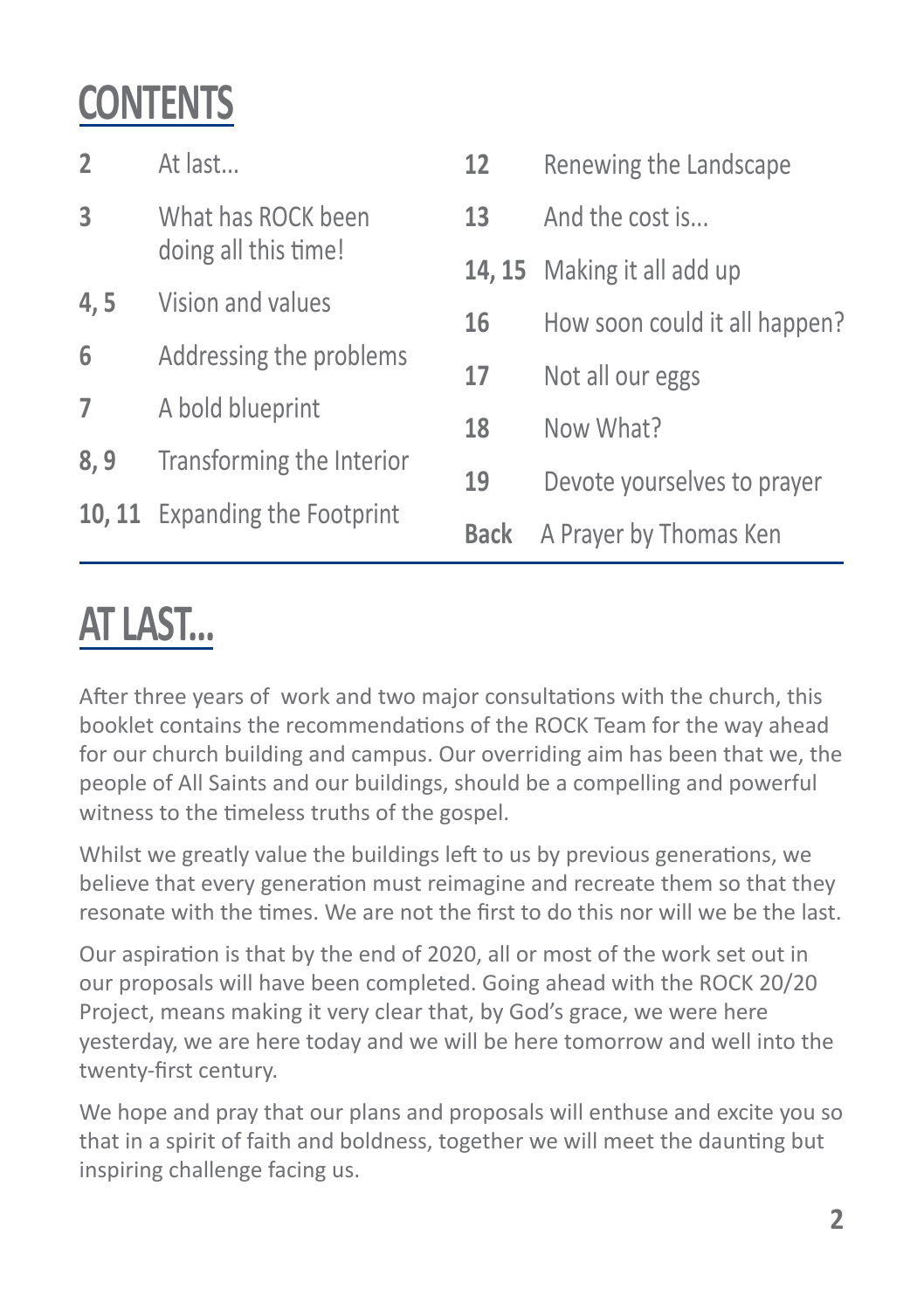#### **WHAT HAS ROCK BEEN DOING ALL THIS TIME?**

The **R**eimagining **O**ur **C**hurch for the **K**ingdom (**ROCK**) Team met for the first time in December 2012 to take forward one of the three Big Goals agreed by the Church – those three Goals were:

Growing as disciples **• Engaging with the world • Growing as Disciples** Re-imagining **• Re-imagining Our Buildings** our buildings

Since then the Team has been on a long journey - we have:

- Met over 30 times
- Between us visited more than 20 churches which have undertaken projects
- Carried out an extensive 'Testing the Waters' survey of church members in 2013 – and produced a report of that survey
- Appointed architects to work on the feasibility stage
- Commissioned surveys of the church building and ecological and archaeological surveys of the campus
- Submitted a Pre-Planning Inquiry to the B&NES planners and met with them
- Met with representatives of the Diocese
- Pored over various sketch plans and floor layouts prepared by the appointed architects and our 'in-house' architect
- Prepared a major exhibition and report on our work in March 2015
- Listened to and acted on the views expressed to members of the Team by staff and church members
- Researched the major extension of the Church in the 1890's and published a detailed account of it
- And much more….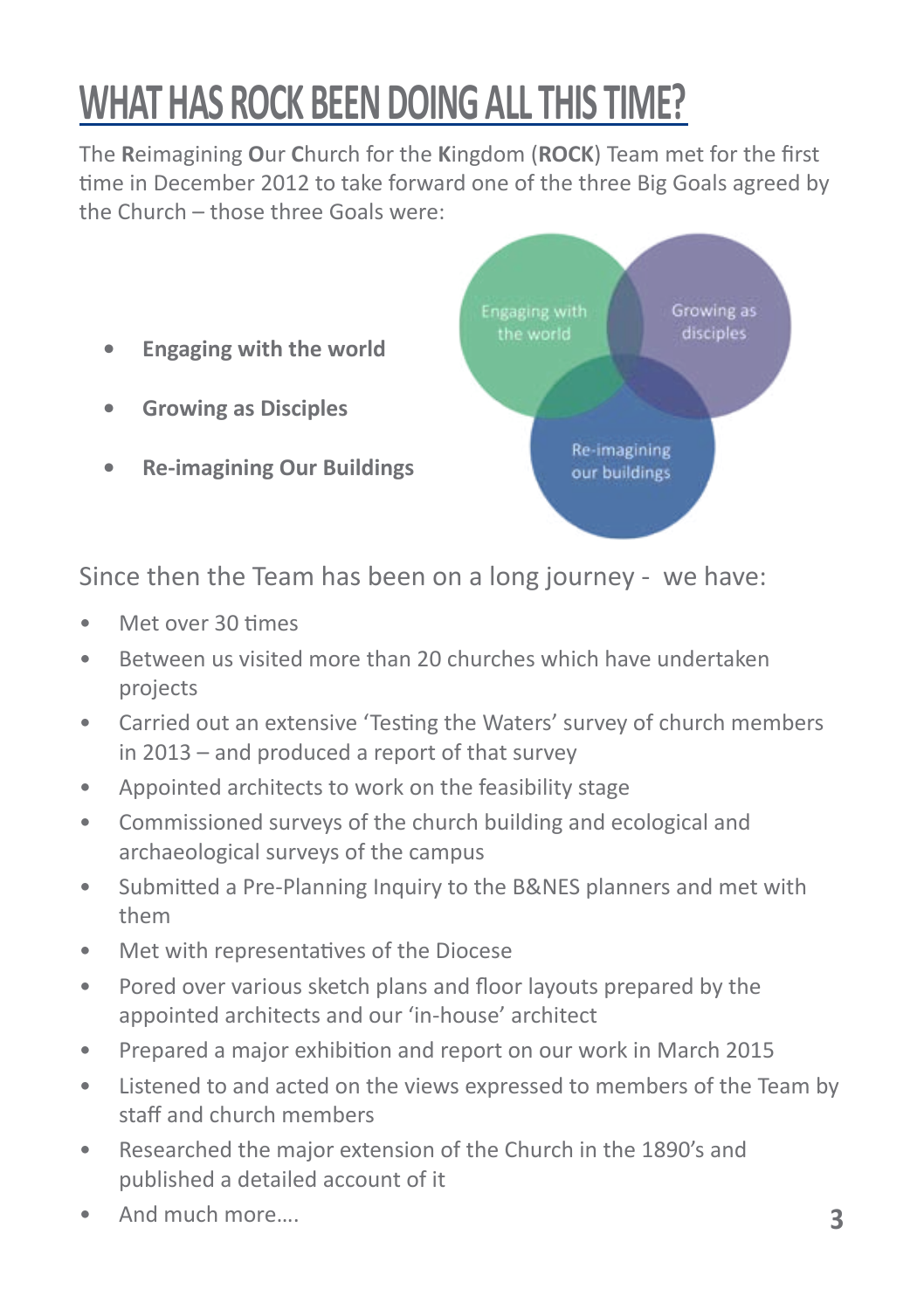#### **OUR UNDERPINNING VISION AND VALUES**

*A word from Patrick Whitworth*

*ALL SAINTS is a church for our community: that is a group of people called to worship and follow Christ and to share the joy and meaning of our faith with others. As a community we need to breathe in the life of God and breathe out the presence of God: the breathing in is like worship, prayer and listening to the Spirit in the Word; the breathing out is mission, going out to the world around and making Christ known in word and deed. Because of our Christian heritage, the breathing in bit is, for the most part, done on Sunday and the place we gather in is a church building i.e. a building for the church. This building is both our family home, but is also a place of welcome to all others who come because of their connection with God too, and their seeking of him.*

*A family home reflects the values and activities of the family. In a family home all kinds of things go on: eating together, relaxing together, debating, making love, bringing up children, going to the bathroom, getting*



*clean, extending the home for elderly relatives, giving parties, celebrating new relationships and birth, and sometimes mourning – all of life. Most of these activities will find an echo in our spiritual life together in church – you can probably think of what the equivalent spiritual activity might be! Our church home should enable the full range of family activity and be a welcoming place for all those who want to dip in.*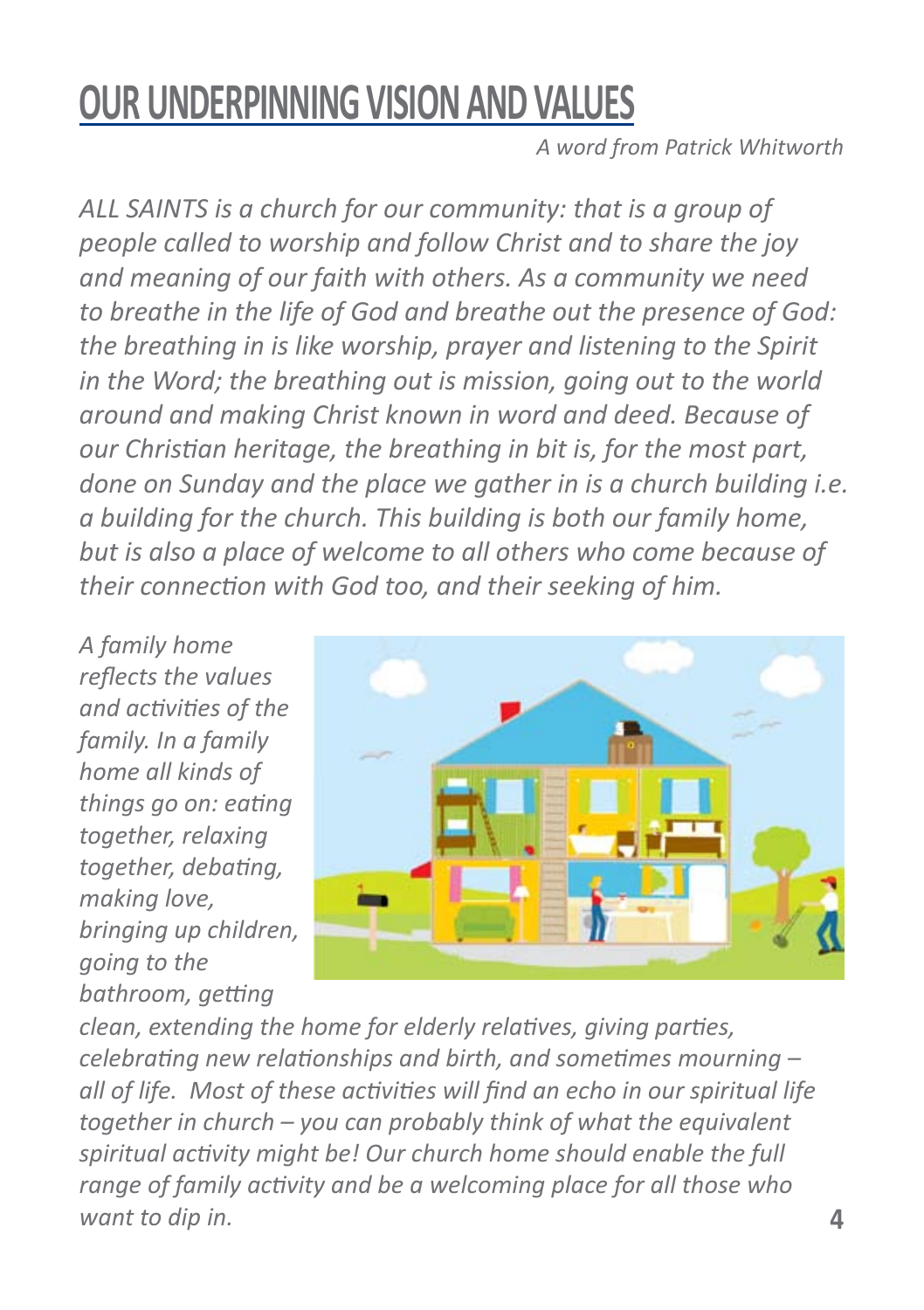*Most homes these days have flexible use. So too with our church home, we want FLEXIBILITY in the church so that it can used for Sunday worship, for meetings mid week, for small groups, a place which is open five days a week, with work spaces so that at least two people can be there and work there during the week. In our church we want to combine the beauty of our ancient building with the warmth and friendliness of a place that is able to support flexible and multifunctional use. That should be possible.*

*We also need the church home to be ACCESSIBLE. By this I mean that it is physically easy to get into and which is open. At the moment it looks a bit like a fortress: shut for most of the week (except for 8 hours) and only capable of being used one way. If it was both accessible and flexible, how much more could we get out of it for families, older people, youth and children and others?*



*Lastly the church home needs to be a little bit INSPIRATIONAL. I expect we have all been to homes like that. It is not the home itself, nor is it the people themselves. It is more usually a combination of the two: proclaiming and supporting an experience of welcome, warmth, beauty, prayfulness, comfort, love, peace and joy. Easy to write, but convey that in a community of church people and in the message of the building and through the activities of church, then together, we "may declare the praises of him who called us out of darkness into his marvellous light"* (1 Peter 2:9)*. May our church home be accessible, flexible and inspirational drawing people into the Kingdom of God.*

Patrick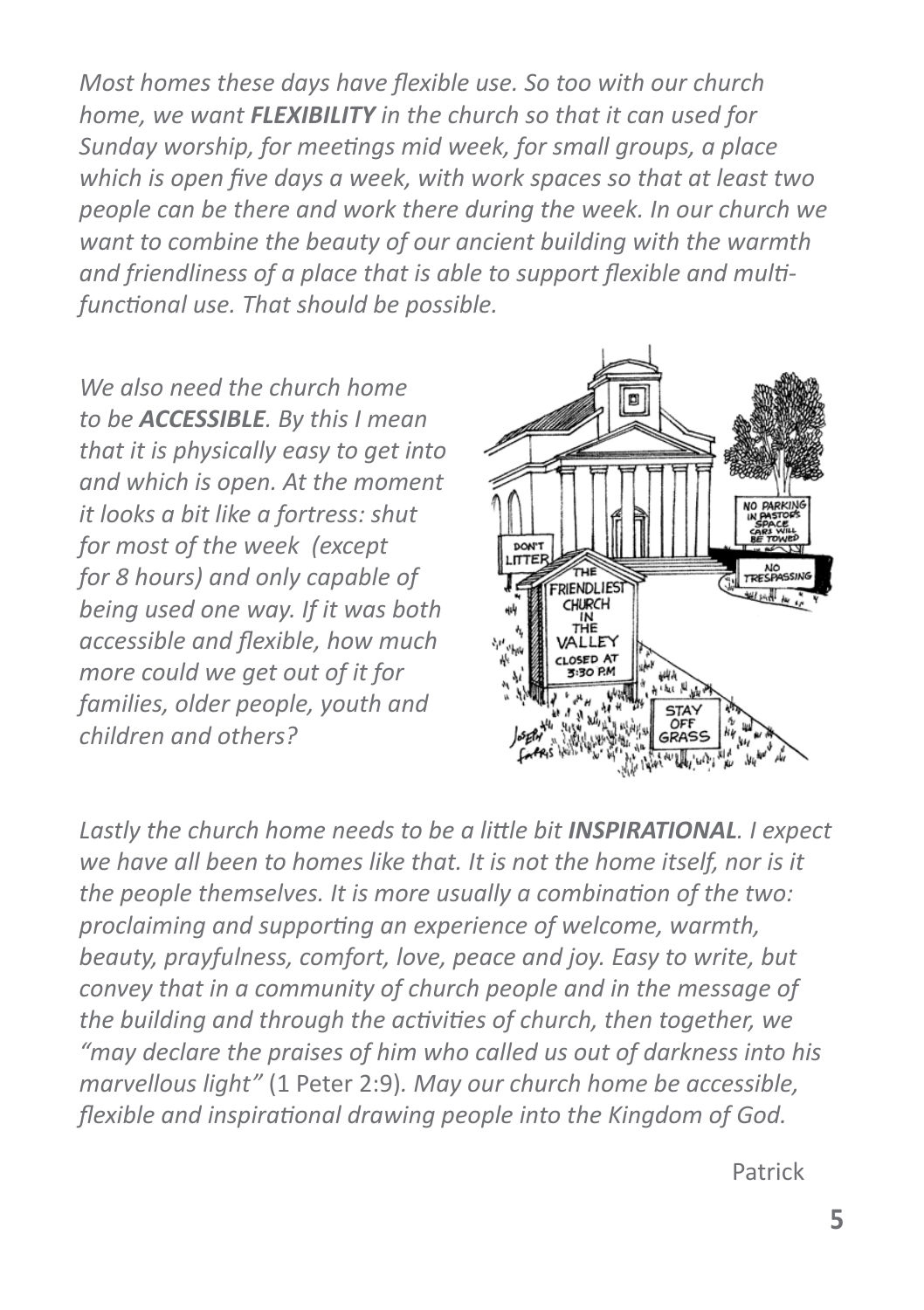#### **ADDRESSING THE PROBLEMS**

Currently there are fundamentally two sets of problems with our church building and campus that are barriers to that vision.

**Firstly**, like all buildings, including our homes, things reach the end of their natural lives and need renewing or replacing; we have reached that stage.

**Secondly**, this is not 1830's Bath or 1890's Bath, when All Saints was built and then extended. At the time the design was contemporary and in keeping with the culture - that is no longer the case.

Therefore, sooner or later we need to do something about all of the following:

- Major problems with physical accessibility to and in the church
- A fortress like appearance no sense of welcome and on-going life
- A closed church 95% of the time
- Poor crèche facilities
- An old boiler and heating system, not particularly efficient and not at all green
- Poor and inefficient lighting which cannot create the different lighting settings required for a modern church and performance space
- A sound system that is more than 25 years old; the projection system works but could be better
- Too few WC's
- An organ which needs complete refurbishment
- Seating which is completely static and therefore inflexible as well as being uncomfortable
- No working spaces for staff and volunteers in church which might be needed in future
- Insufficient storage
- An interior which is drab peeling paint and grimy fixtures and fittings
- An overgrown and dark churchyard
- No quality signage on the campus
- Pathways which are deteriorating and unsightly
- A carpark which has difficult access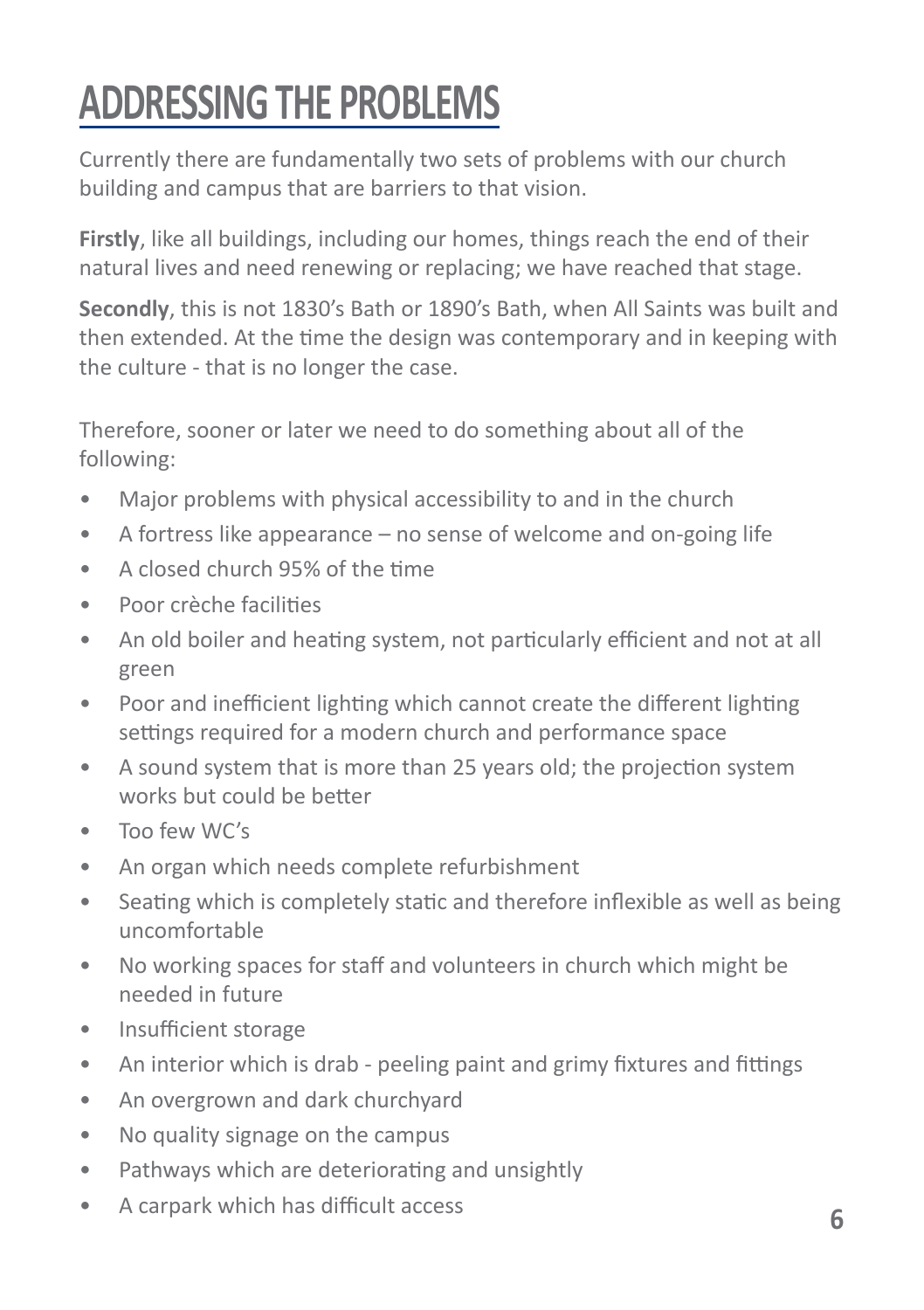## **A BOLD BLUEPRINT**

Back in March 2015, when we presented to the Church the direction in which we were moving, we showed a whole series of possibilities for inside and outside the church. They included: new galleries, upstairs rooms, external canopies and extensions running the length of the north side of the church. There was lots of positive feedback as well as thoughtful questions and concerns about the scale and cost if all of the possibilities were implemented.

Those questions and concerns were taken seriously. As a result we are now presenting a more modest but still very ambitious project. It has three elements to it.



Although there are three distinct elements, they are also connected and overlapping. It is not as simple as saying: first do the interior of the church then the extension and then the landscaping. That's why we are proposing that we start by thinking of this as one project to be done in one big push.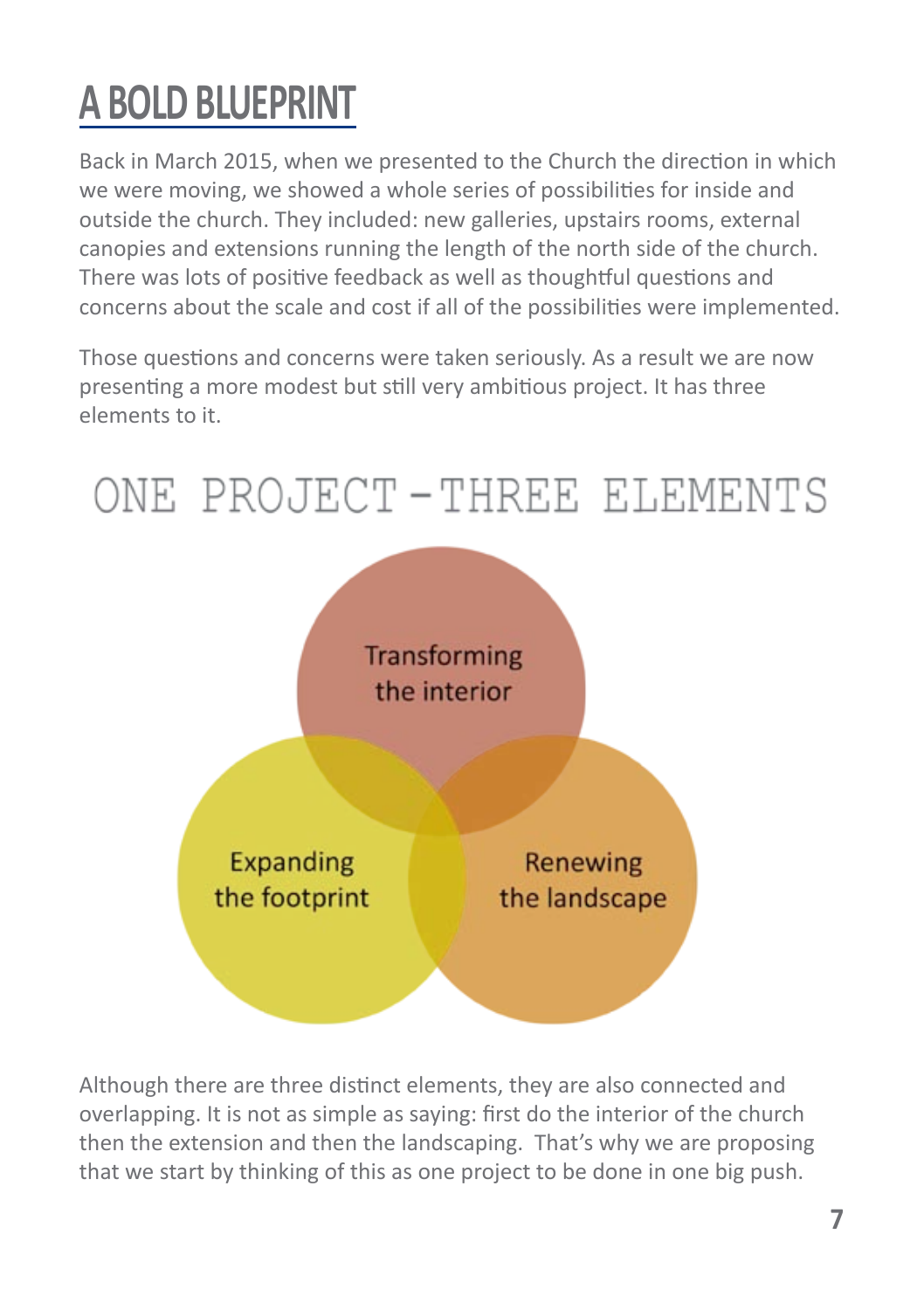#### **TRANSFORMING THE INTERIOR**

Our proposals for the interior include the following:



- Replace and level the floor throughout the church making all or most of the building wheelchair friendly
- Undertake works to memorial chapel to make it more accessible and restore its use as a chapel/prayer space
- Improve and make secure musicians area
- Improve physical access to South Porch and make more attractive
- Clean the memorial plaques and resite some of them
- Completely redecorate the church
- Improve roof insulation
- Retain but completely overhaul the organ
- Renew audio-visual system
- Completely renew the existing lighting system with much better quality, controllable and energy-saving luminaires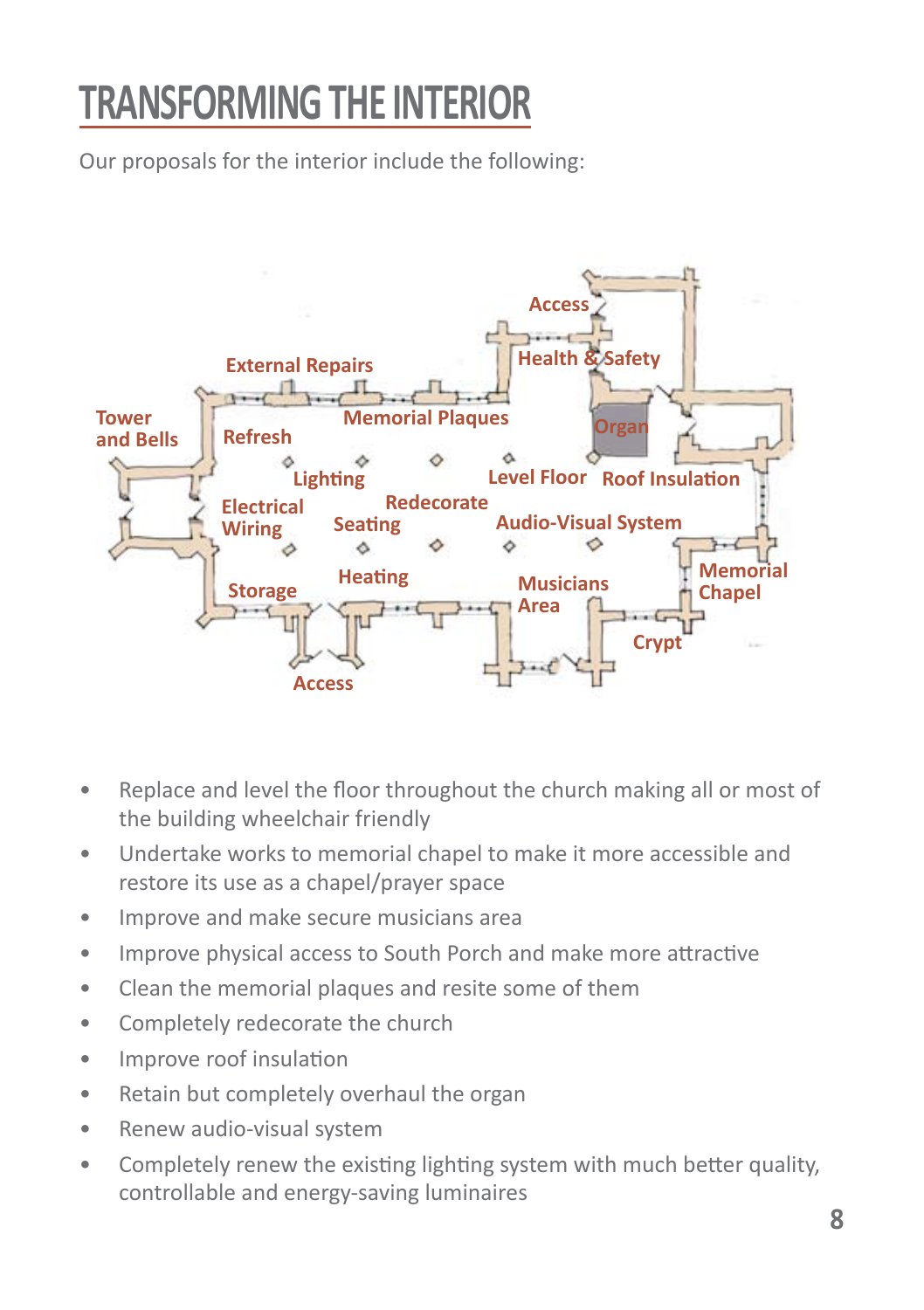- Replace all or most of the pews with new chairs and furniture
- Refresh rear area of church
- Install new green heat generation system to power underfloor heating
- Completely renew all electrical wiring
- Build in adequate storage for: chairs; music books and equipment; AV equipment, service books; banners; flowers; cleaning and maintenance equipment and so on
- Clear out and make the crypt usable for storage
- Undertake minor alterations to the Tower
- Undertake minor external repairs as well as required Health & Safety measures



*Example of Café Church or Alpha Supper layout*

Every item – or almost everything - on this list (as well as others not mentioned) will need to be done at some point over the next twenty years The question is whether there should be a continuous stream of projects and appeals for money over that time - or whether we should take a deep breath and seek to do it all in one go.

**Once completed, the result will be a wonderful combination of old and new, creating a space that will lift the spirits of all who come through the doors, as has been seen time and again in other churches.**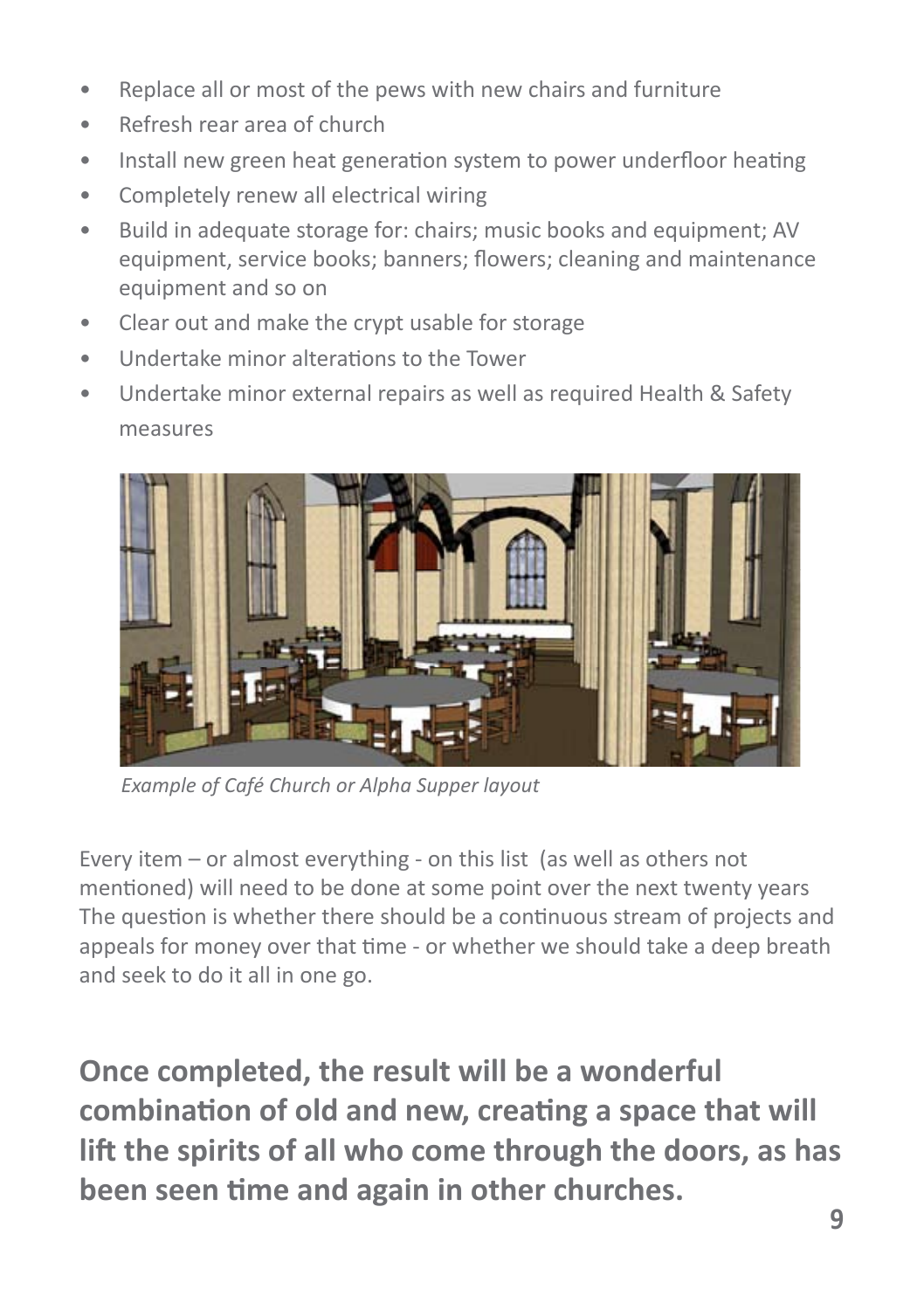#### **EXPANDING THE FOOTPRINT**

**As a result of many hours of deliberations, the ROCK Team is convinced that to fulfill the vision, we need to expand the footprint of the church – but in a more modest way than was originally suggested.**

One of the key tasks of the ROCK Team following the March 2015 consultation was to obtain early views from the B&NES Planning Officers on our initial ideas around the extension as well as the car park and Rectory. As expected, the planning officers were very wary of an extension running the full length of the north side of the church. Their initial view was that this might come close to harming the character and significance of the listed church building. However, a smaller extension located in northeast corner of the church is likely to be more sympathetically received.

Shown here are a single storey addition and a two storey one (with a greater floor area). It is important to stress that the sketches of the appearance are by no means a finished product.





They are still at concept stage showing the scale of an extension in relation to the church and the churchyard. Much more work is required as to the final appearance, as well as the exact floor layouts.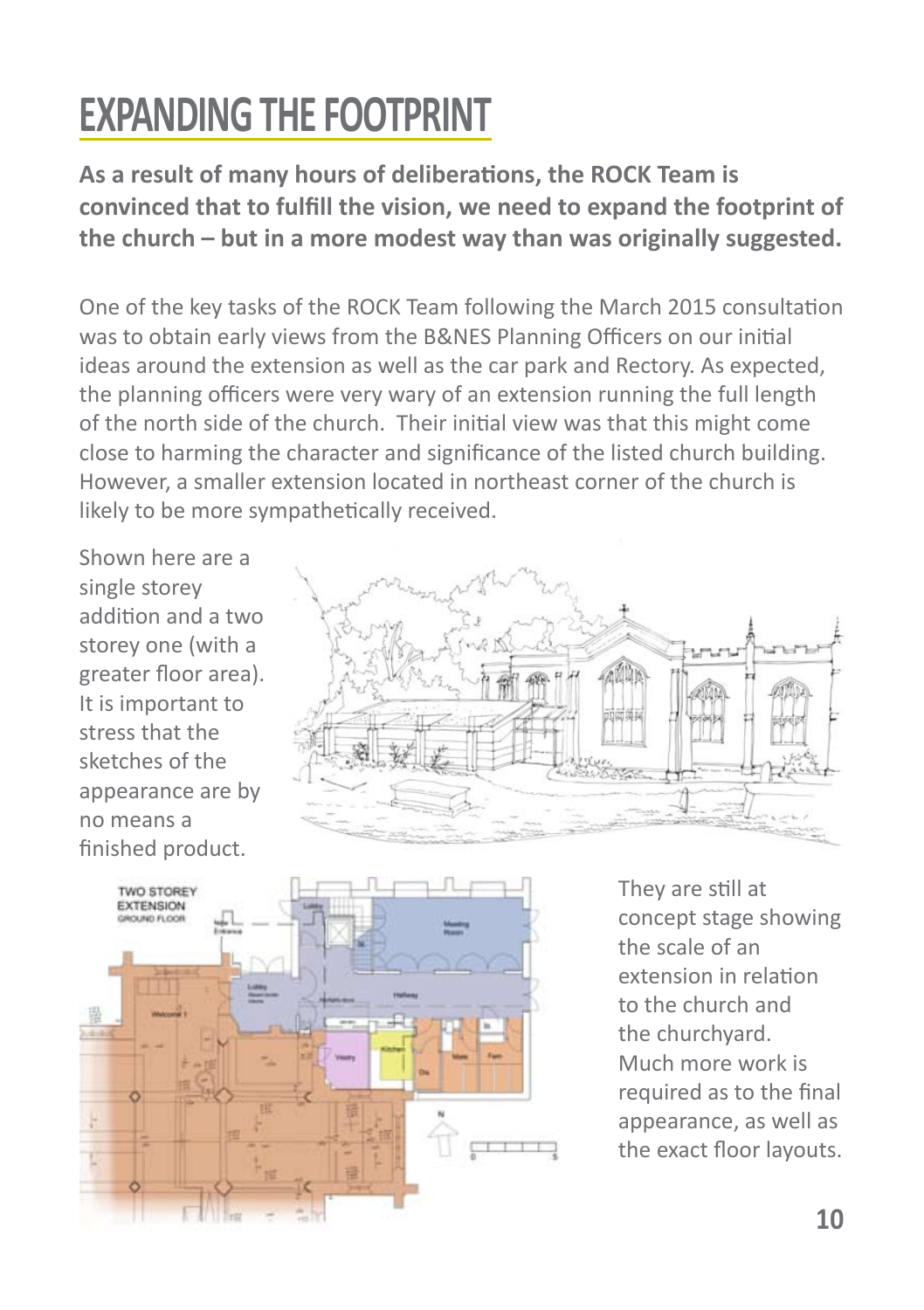

**Included in the extension are the following:**

- A glazed draught lobby for storage of buggies
- A meeting or gathering room for 20-40 depending on the type of event
- Servery or small kitchen
- New toilets
- Additional storage
- Open plan workspaces
- Vestry
- 2 small interviewing or counseling rooms
- Small group breakout space around a table



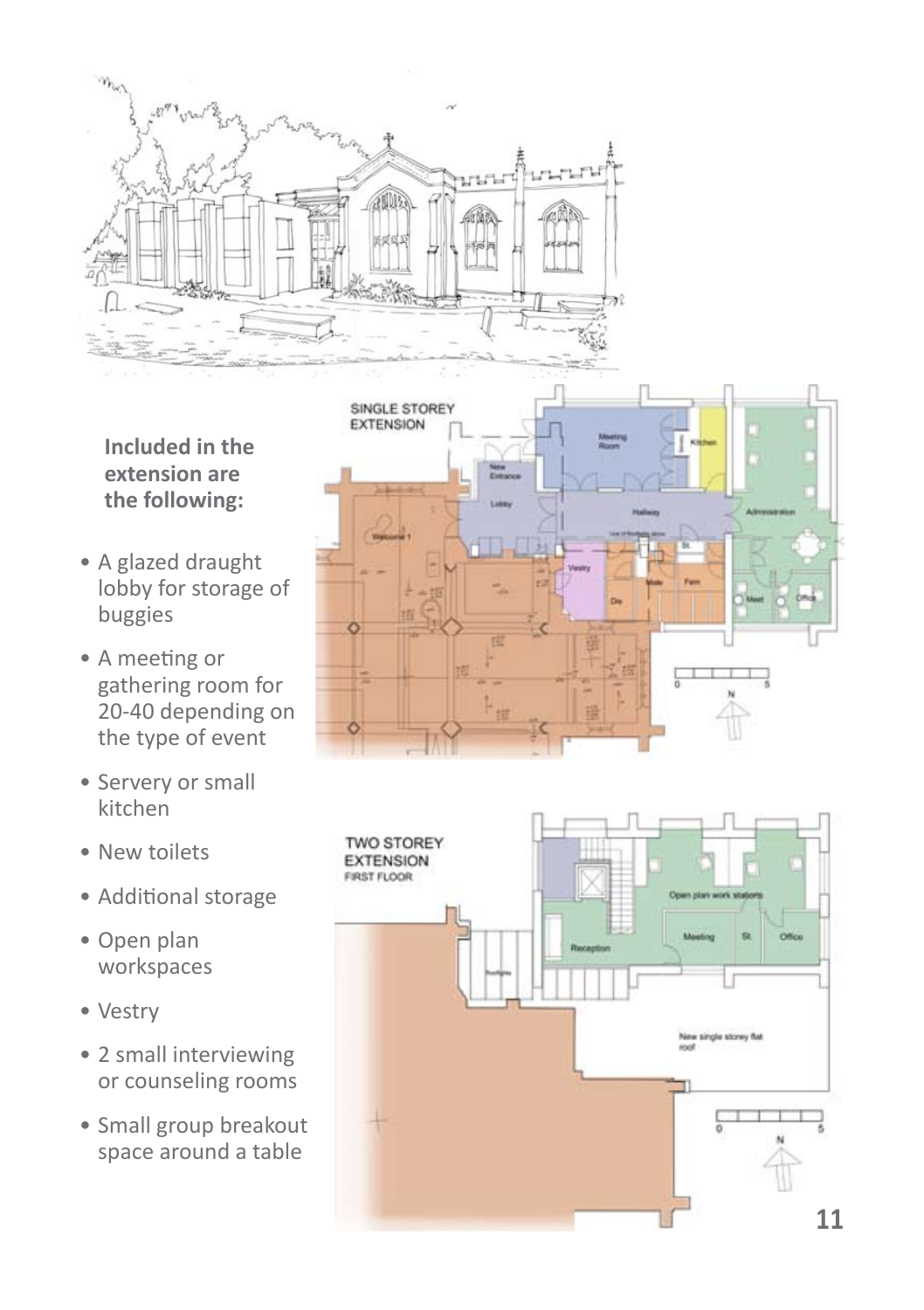#### **RENEWING THE LANDSCAPE**

**We are fortunate that the church is set in a green campus with a churchyard as old as the church itself. Like the church it is a place to be valued and protected but it also needs some attention so that it can be more fully appreciated by all who come that way.**

Our initial ideas have been scaled back to the following:

**• Allowing more light into the churchyard** - There are too many trees at present and many of them, especially the yew trees are overgrown, blotting out light; they need extensive pruning and thinning out



**Renewing the pathways** - with good quality paving because they are not in good condition and at some point have had unsightly and now deteriorating tarmac laid on top of gravestones. Improving the pathway between the Church Centre and Church. Car Park access will be improved



 and we will explore other possible improvements as well

- **Improving the Lighting for** health and safety reasons as well as enhancing the night time appearance of church and garden
- **Garden of Remembrance** We would love to create a better space as a place for scattering ashes and for people to remember those who have died
- **Rectory** A future Rector may well live in a different house. If that happens then an alternative use will need to be found for the Rectory – ideally a use linked to or sympathetic with the mission of the church. This is primarily a decision for the Diocese of Bath & Wells.

**We may not be able to recreate Eden or the arboretum at Victoria Park but we can ensure that the green setting of All Saints Church speaks not just of death and those who have passed on but also of growth and life. It can also tell the story of the church and of our faith.**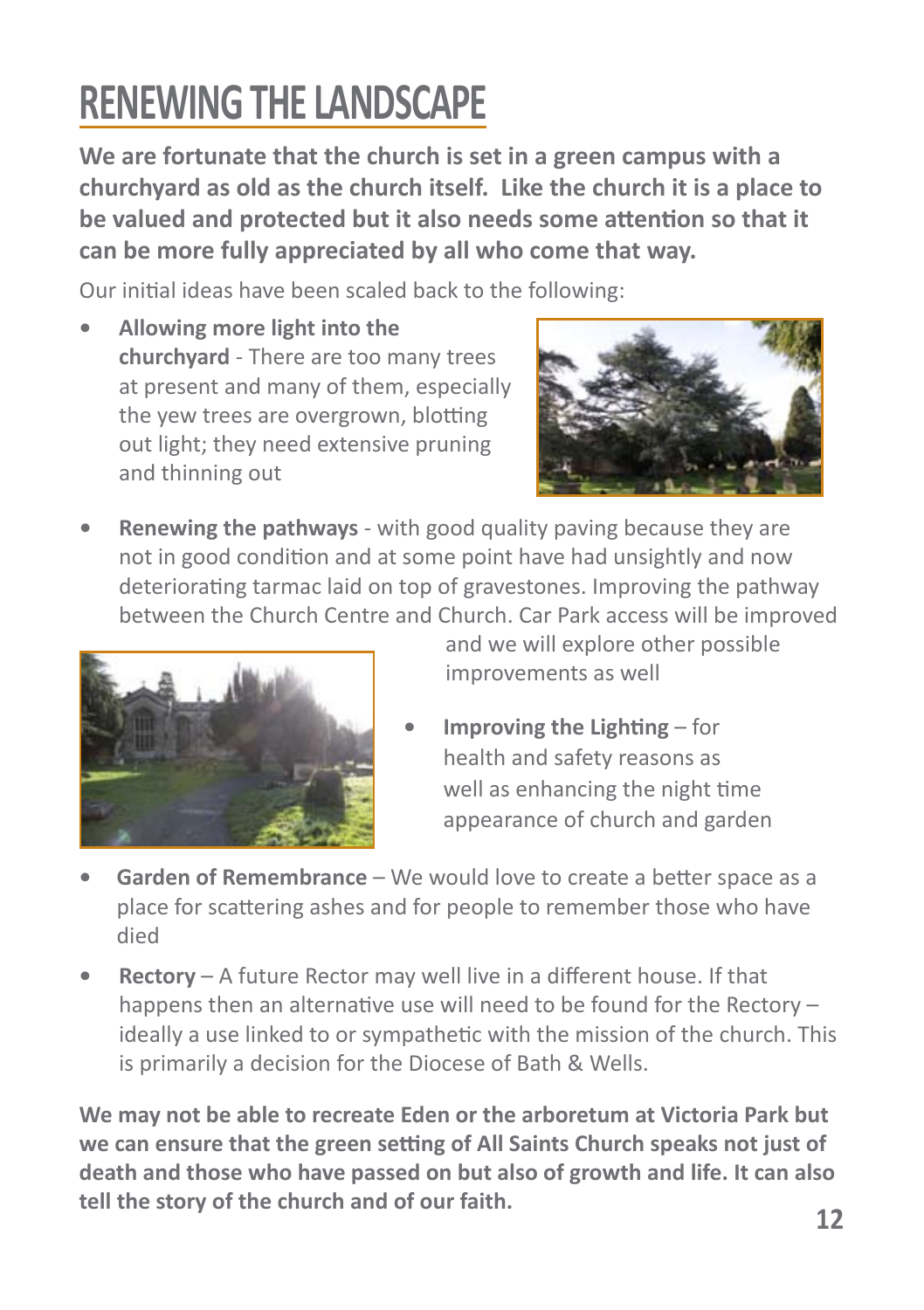#### **AND THE COST IS....**

**Clearly a project on this scale does not come cheap. Using materials and craftsmanship that will stand the test of time is an expensive business. Estimating costs for a complex project involving listed buildings with an unknown start date does not make it easy either. However, we are fortunate to have as a member of the unpaid ROCK team, Geoff Evans, one of the most experienced Quantity Surveyors in the country with vast experience of church and cathedral projects.**

Working with Geoff Evans we have calculated that the costs of the whole project will be nearly £3,000,000 made up as follows:

We are very keen to be as honest and accurate as we can about costs, which is why we have tried to include everything and at 2018 prices.

#### *This is how we did it:*

Firstly, we applied recent average building costs for church projects and the cost of materials to each item to give us our base cost.

Then we added the following elements:



- Predicted inflation in the building industry between 2015 and 2018 when we hope work might start
- Allowance for Furniture and Equipment
- Organ refurbishment
- Design and Planning fees
- VAT where payable

*Obviously, any changes to inflation, VAT rules and rates or the scope of the works will change those figures. It does not include any interest charges incurred on loans taken out.*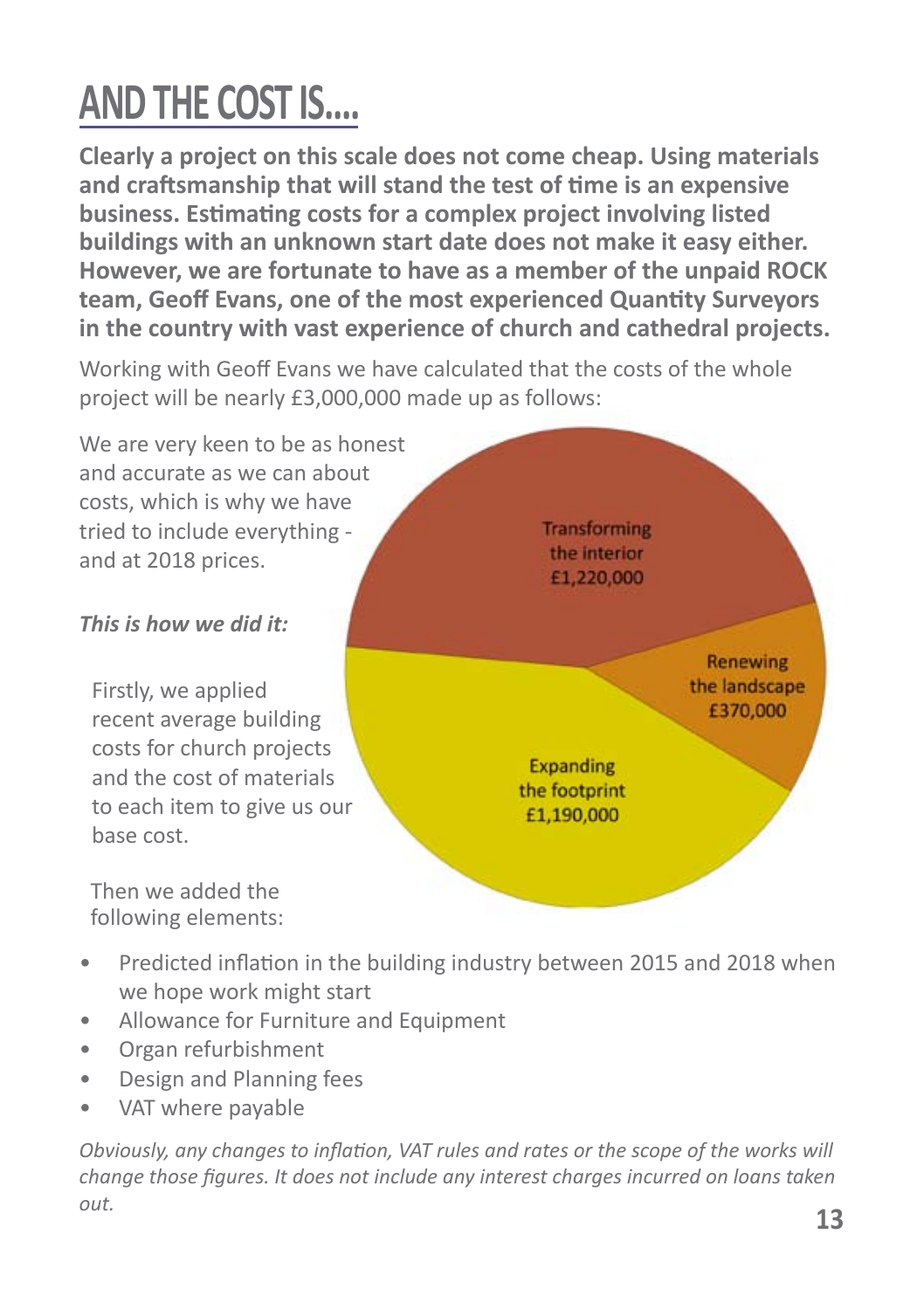#### **MAKING IT ALL ADD UP**

We have started to think through how the project might be funded, over what period of time, cash flows and other financial aspects. So what are the sources we can draw on?

- All Saints financial assets/reserves although we do not have cash reserves, we do have a capital asset because we own a house in Chandler Close (currently rented out)
- Grants from external sources (as we did with the Church Centre Project)
- Loans which will have to be repaid of course
- Giving by church members and others
- Gift Aid the tax reclaimed on those individual gifts, worth an extra 25%

If we are to complete the building works by 2020, we need to start in 2018 or 2019. The diagram below shows ONE WAY in which this could happen



This model works on various assumptions, including an assumption that gifts and donations from individuals will total £1,000,000 in the next 4-5 years. A big challenge!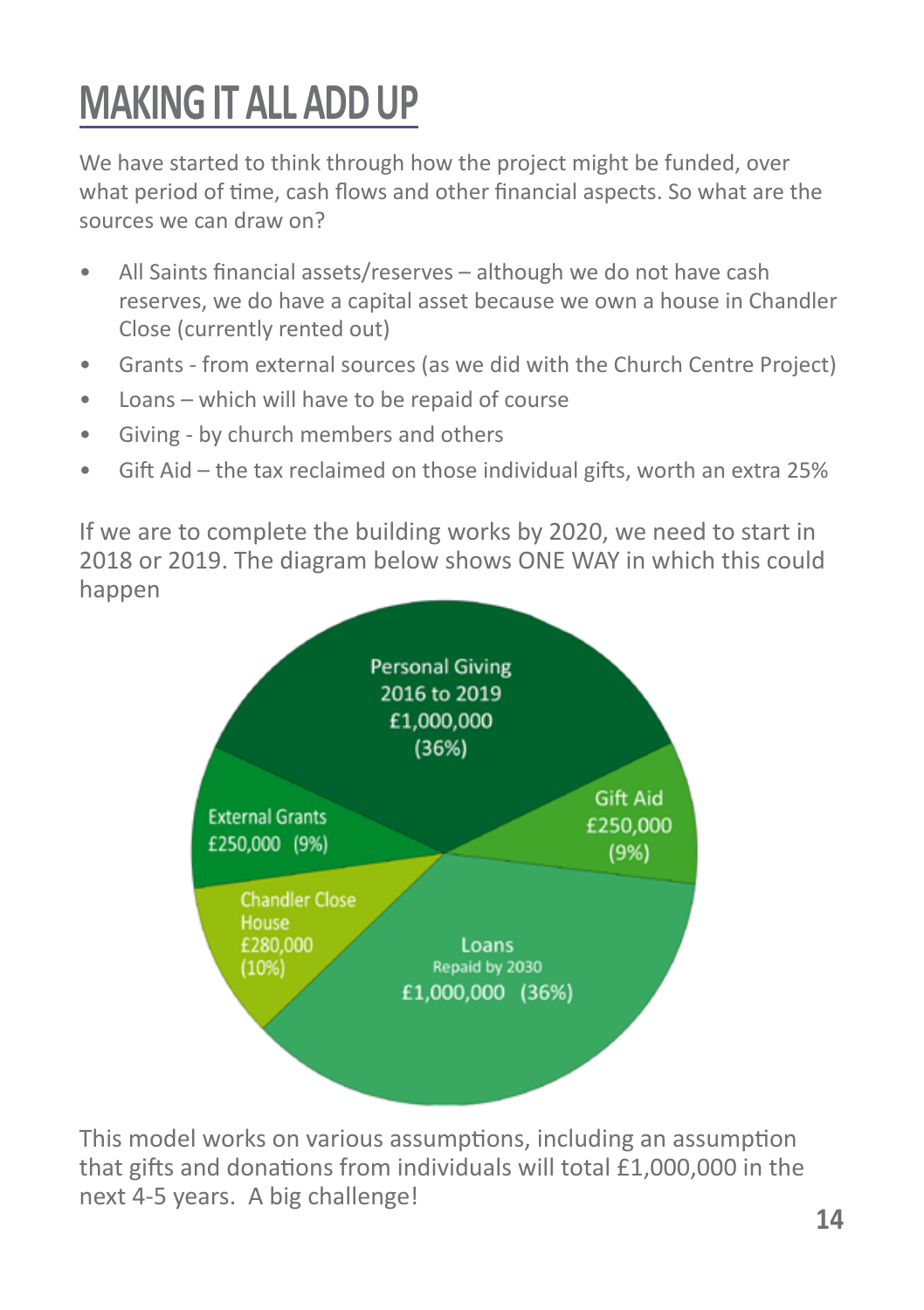Whichever way you say or write it, nearly £3,000,000 between now and 2030 is a lot of money. We could be forgiven for being a bit daunted by the

amount. But you might be surprised to know that over the next 20 years, as a church we are more than likely to spend at least £9,000,000 on all our 'regular' activities and commitments! That is what will happen if we simply project forward our 2016 budget for the next 20 years.



And of course inflation will ensure that it is more likely to be much bigger at the end of 20 years.

Put all this together with ROCK and our 20-year £12 million budget looks like this…



Nevertheless, adding the ROCK project to our existing outgoings will be a big challenge of our faith, our generosity and our steadfastness.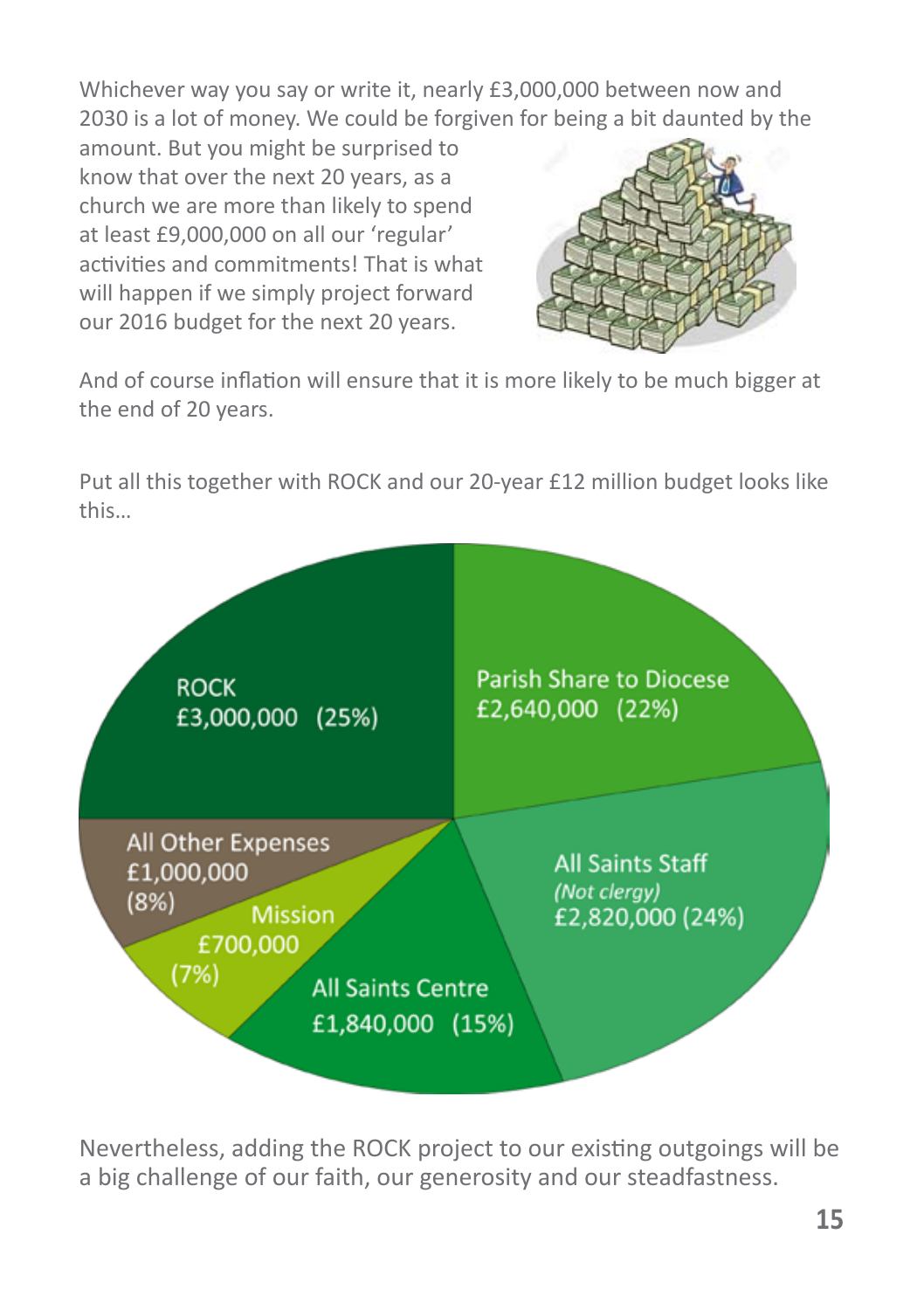## **HOW SOON COULD IT ALL HAPPEN?** 2016

Given what we know about how the money for the Church Centre came in and other churches' funding of projects like this, we think the earliest physical work could start is 2018.

By 2018 we would have completed all the design work required and obtained planning permissions. We would also hope to have received or been promised enough money through gifts and loans to make a start.

If all the building works are done in one go then the build programme should not take more than 12-15 months, meaning it is not unrealistic to have everything completed by 2020.

If it takes much longer to raise the funds, then a later start will be needed or the project will need to be split into phases. But that would be more expensive in the long run and could risk a decade or more of building projects.



We would aim to have paid off all loans by 2030 or sooner if possible.

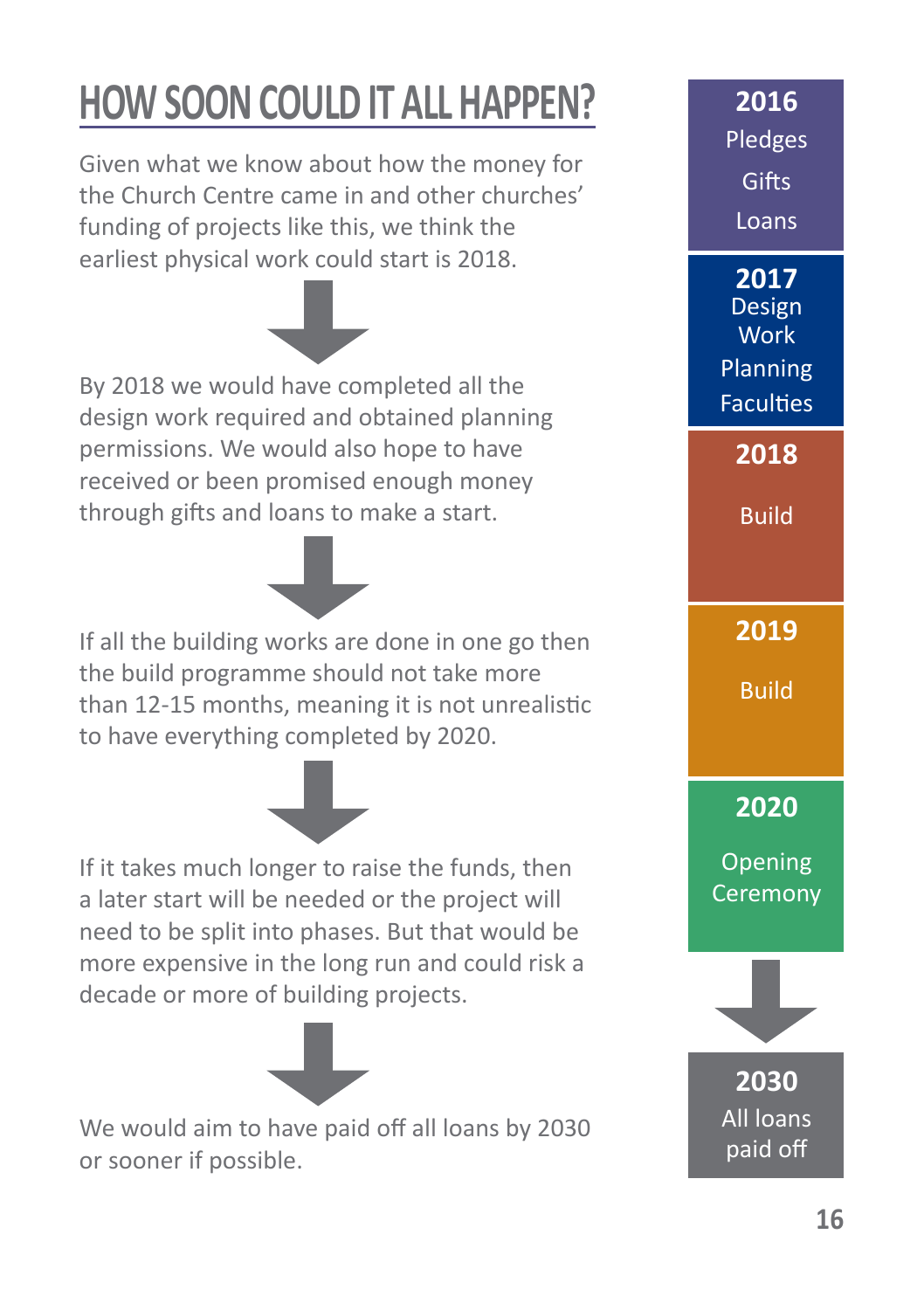## **NOT ALL OUR EGGS...**

As we have seen, not all our eggs are being put in the ROCK basket over the next few years. A huge amount of money and personal commitment from All Saints will be going into a wide mix of activities – fostering the wellbeing not only of our own community and locality but also far beyond.



**Even so, we want to see how far our faith and generosity will stretch.**  Two things very dear to the heart of All Saints are our engagement with the local community, especially through Enrich and our involvement with the worldwide church. Although we do not have definite proposals to share at this stage we want to include those needs in our vision for the next few years.

#### **That would mean:**

• Finding a permanent home for our youth and community work within our existing mix of buildings or elsewhere in the parish



• Committing ourselves to support a project in a developing part of



the world, which would advance the kingdom of God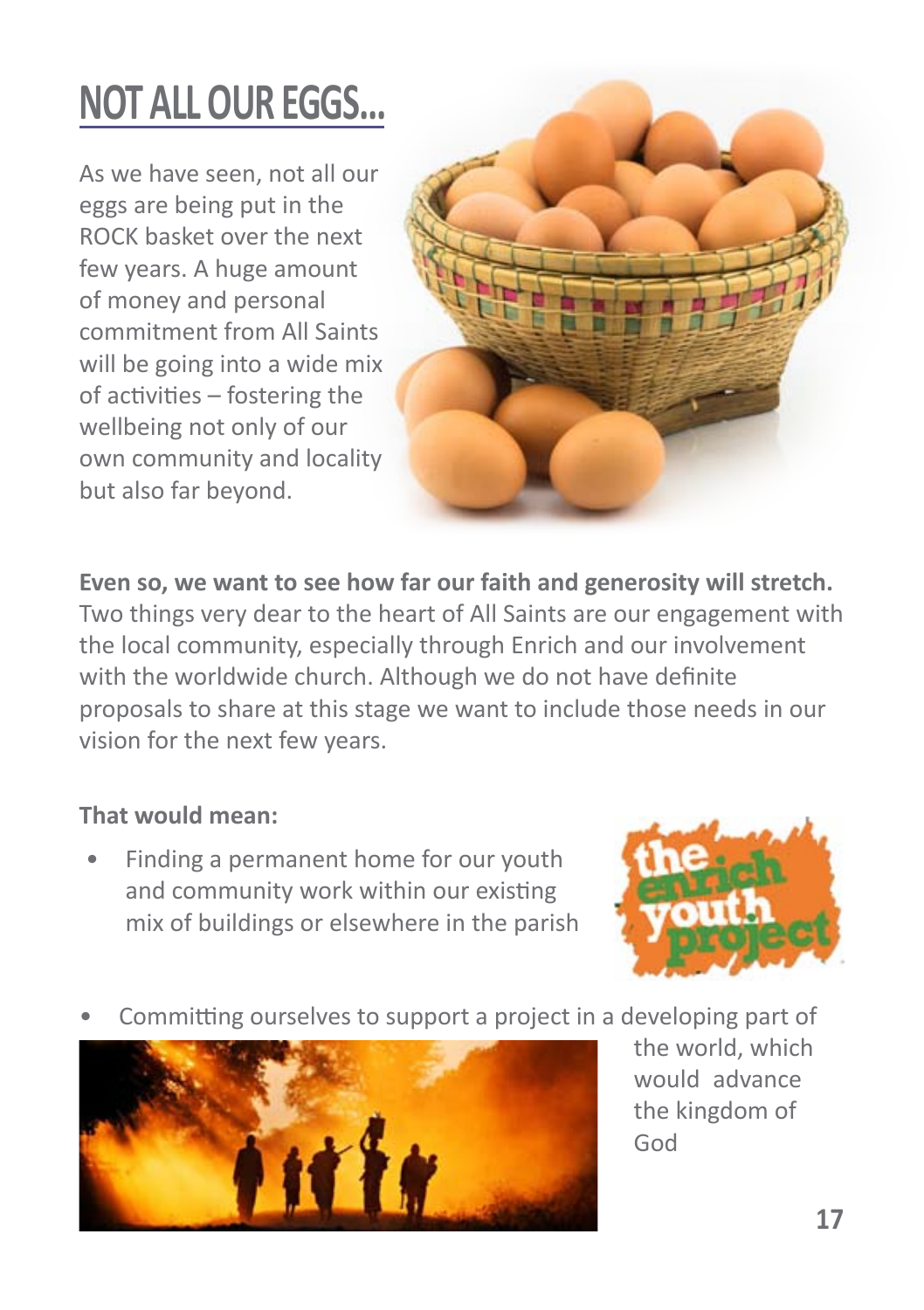#### **NOW WHAT?**

This is how we see things moving forward over the next few months:

- 3 February Presentation of ROCK Proposals
- 8 12 February a Week of Prayer
- 8 29 February opportunity for everyone to respond
- 2 March ROCK Team meets to review all responses and prepare a report for the PCC
- 21 March PCC meets to endorse, amend or reject ROCK proposals informed by all the responses from Church members

If the PCC decides to press ahead with the project in whatever form, then it is likely that we will formally launch the ROCK 2020 Project in the summer with a Gift & Pledge Day. That would enable us to appoint the full Design Team in the autumn and start the detailed Design Work on the Scheme.

This booklet is only a brief synopsis of our work. For further reading go to the All Saints website and look in the ROCK Section. There you should find, amongst other things:

- *• Vision Sunday* September 2013 ROCK Report and First Survey
- *• Exploring the Way Ahead* March 2015 ROCK Report
- **A Time to Build Up** An eyewitness account of the 1892-94 Extension of the Church Project
- *• Frequently Asked Questions* Answers to more than 60 questions about the ROCK Project & Proposals
- *• Various Professional Site Surveys* Site Surveys carried out on the All Saints Campus e.g. archaeology, ecology and trees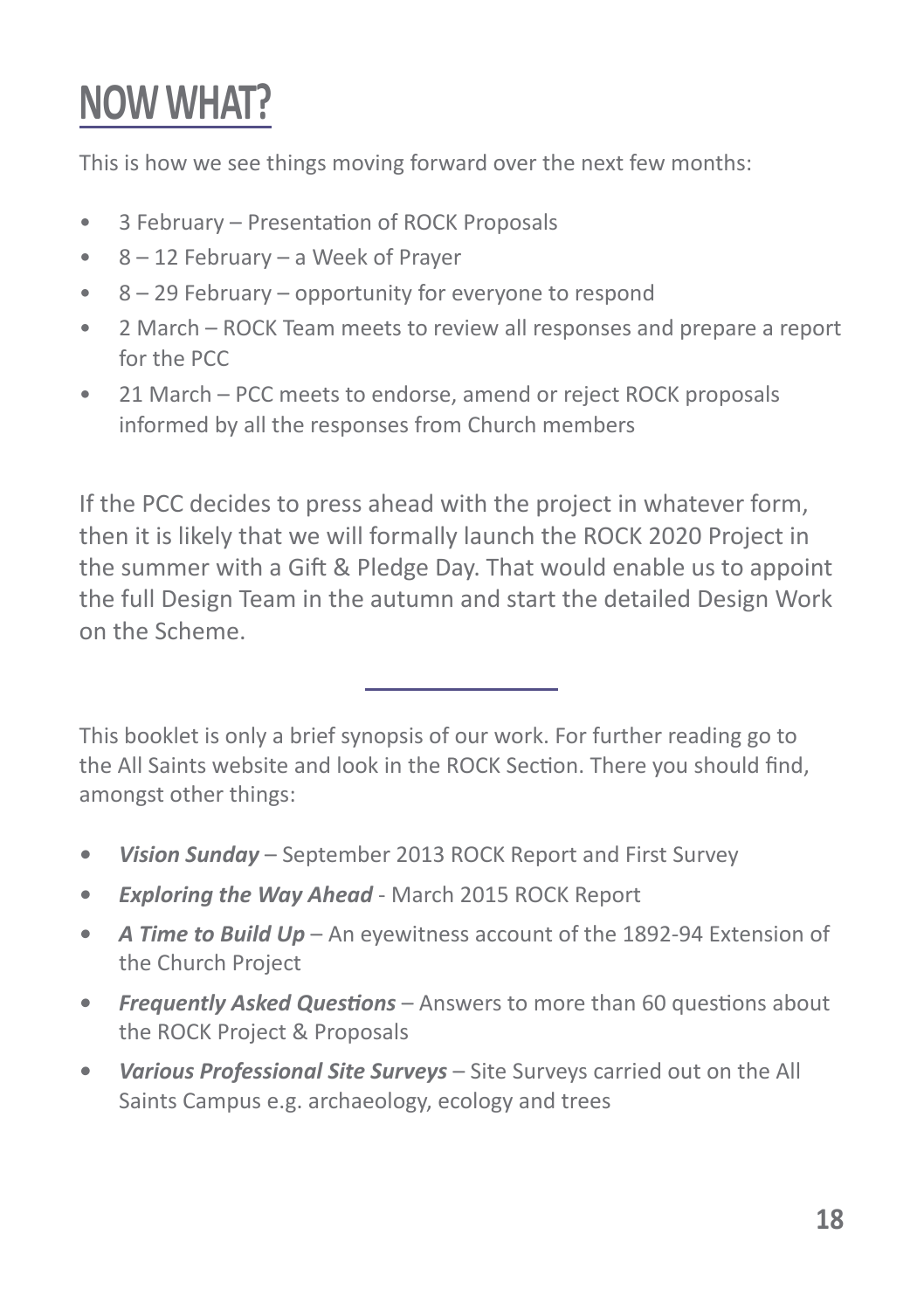#### **DEVOTE YOURSELVES TO PRAYER, BEING WATCHFUL AND THANKFUL**

*Colossians 4:2*

Much prayer has already been given to this project. It is vital that we approach this in a spirit of prayer.

**As well as giving thanks for all the richness of our life together at All Saints we need to pray:**



- For unity as we consider and discuss the ROCK proposals
- **• For a sensitive listening to one another and to the Spirit**
- For discernment –especially for the church leadership and PCC
- For us all that we might all see beyond the here and now
- **That we might all grow as disciples and followers of Jesus Christ**
- For our engagement with others in our community and far beyond